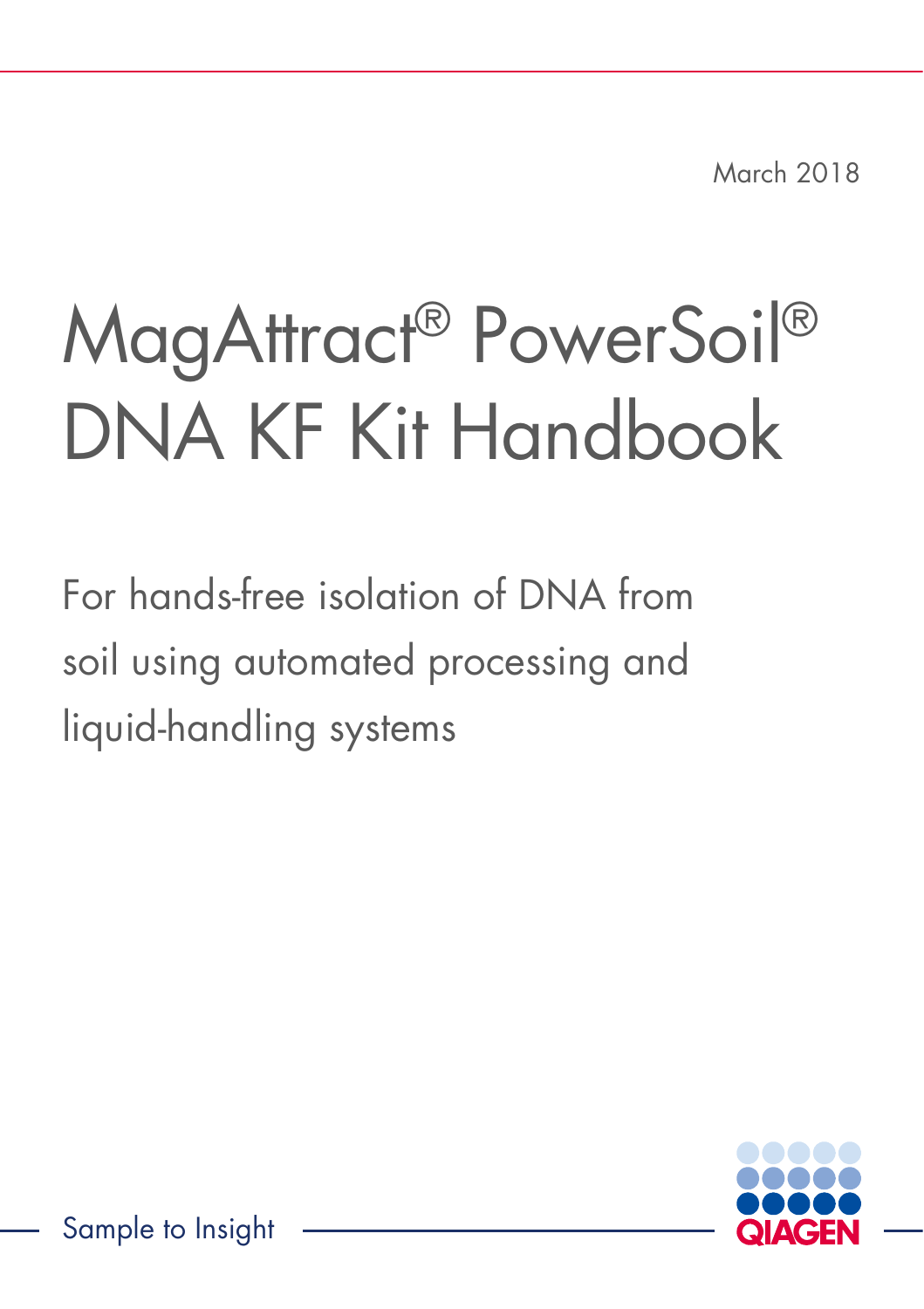### Contents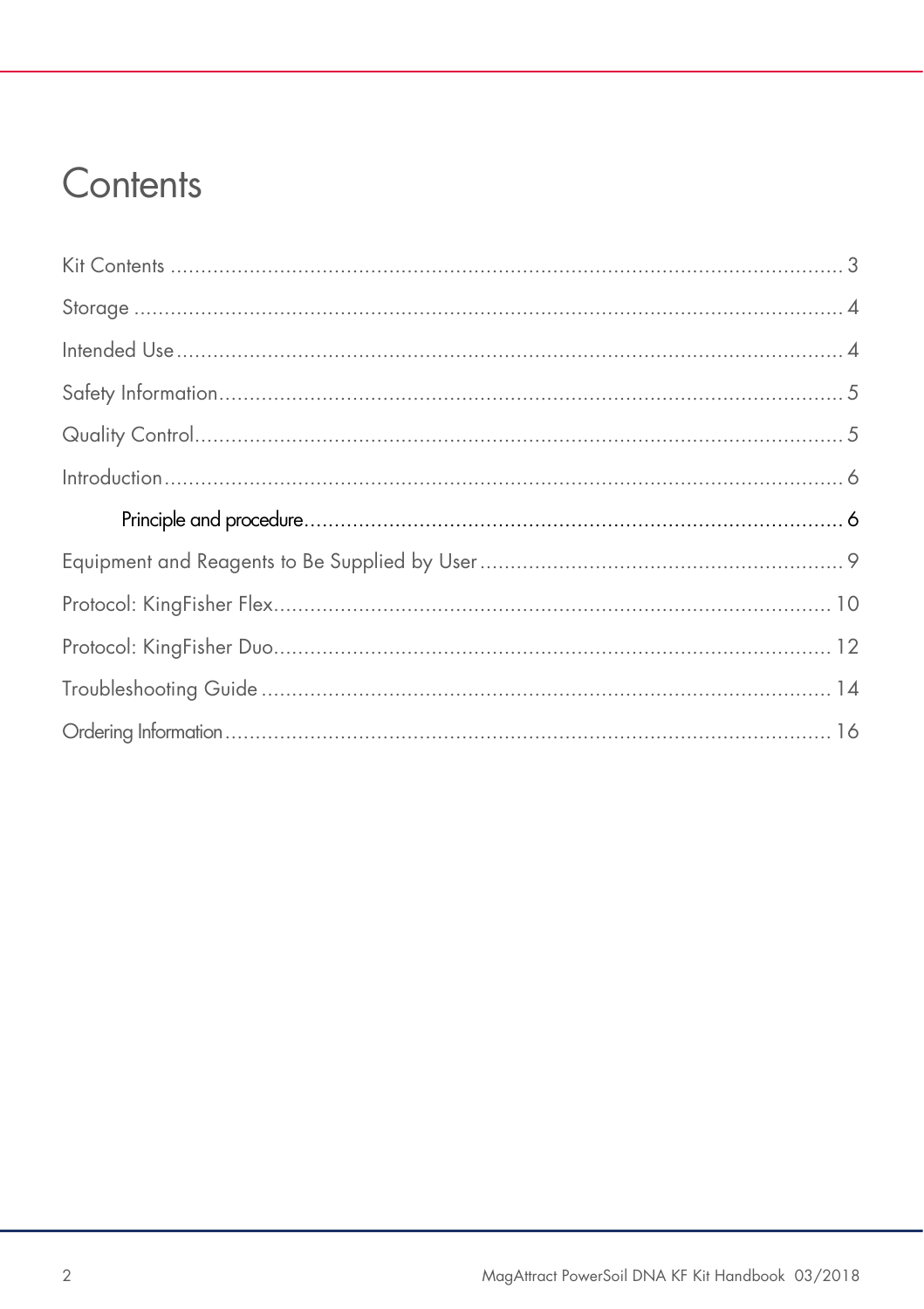### Kit Contents

| MagAttract PowerSoil DNA KF Kit        | (384)             |
|----------------------------------------|-------------------|
| Catalog no.                            | 27000-4-KF        |
| Number of preps                        | 384               |
| PowerBead DNA Plates, Garnet           | $\overline{4}$    |
| PowerBead Solution                     | $2 \times 200$ ml |
| SL Solution                            | $2 \times 15$ ml  |
| Solution IR                            | 200 ml            |
| ClearMag <sup>®</sup> Binding Solution | 200 ml            |
| ClearMag Zorb Reagent                  | $9$ m             |
| ClearMag Wash Solution                 | $2 \times 320$ ml |
| Solution EB                            | $51$ ml           |
| <b>RNase A Solution</b>                | $2 \text{ ml}$    |
| Collection Plates (1 ml)               | $2 \times 4$      |
| Sealing Tape                           | $2 \times 16$     |
| Quick Start Protocol                   | 1                 |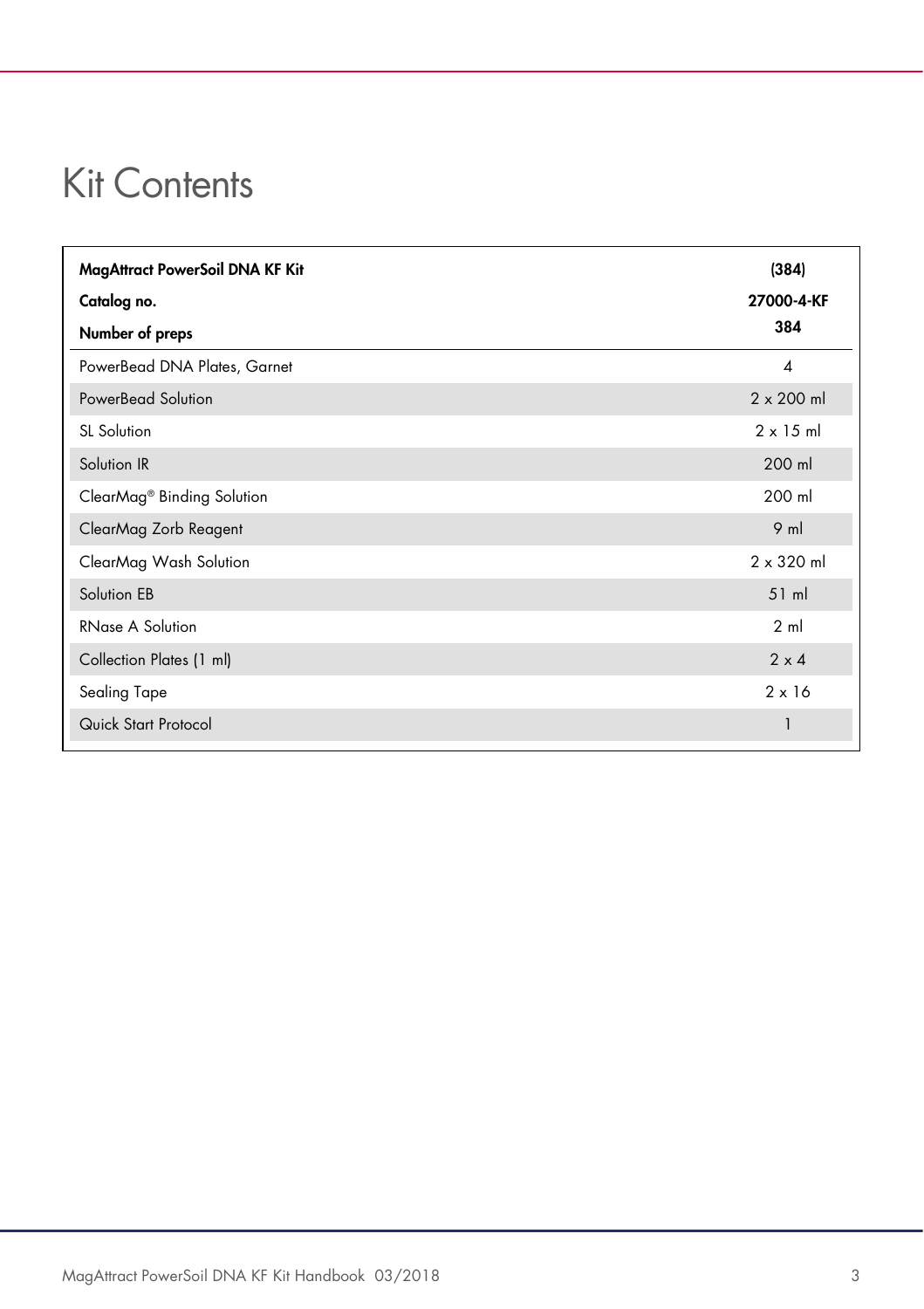#### **Storage**

RNase A Solution can be stored at room temperature (15–25°C) for 1 year. For storage longer than 1 year or if ambient temperatures often exceed 25°C, we recommend keeping the RNase A Solution at 2–8°C.

All other components of the MagAttract PowerSoil DNA KF Kit can be stored at room temperature until the expiration date printed on the label.

### Intended Use

All MagAttract products are intended for molecular biology applications. These products are not intended for the diagnosis, prevention or treatment of a disease.

All due care and attention should be exercised in the handling of the products. We recommend all users of QIAGEN products to adhere to the NIH guidelines that have been developed for recombinant DNA experiments, or to other applicable guidelines.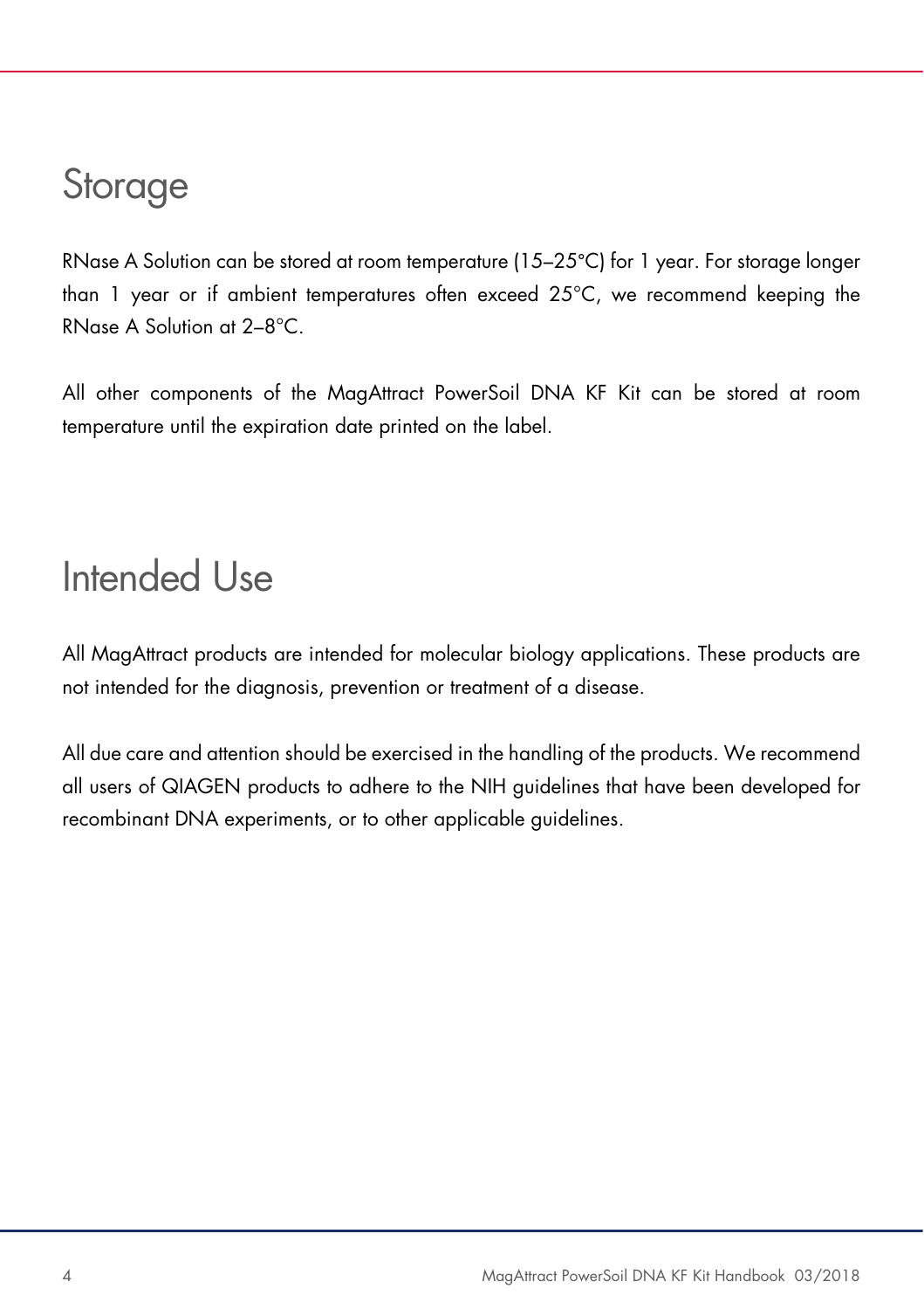### Safety Information

When working with chemicals, always wear a suitable lab coat, disposable gloves and protective goggles. For more information, please consult the appropriate safety data sheets (SDSs). These are available online in convenient and compact PDF format at www.qiagen.com/safety where you can find, view and print the SDS for each QIAGEN kit and kit component.



DO NOT add bleach or acidic solutions to directly to the sample preparation waste.

PowerBead Solution contains guanidine salts, which can form highly reactive compounds when combined with bleach. If liquid containing these buffers is spilt, clean with a suitable laboratory detergent and water. If the spilt liquid contains potentially infectious agents, clean the affected area first with laboratory detergent and water, and then with 1% (v/v) sodium hypochlorite.

# Quality Control

In accordance with QIAGEN's ISO-certified Quality Management System, each lot of MagAttract PowerSoil DNA KF Kits is tested against predetermined specifications to ensure consistent product quality.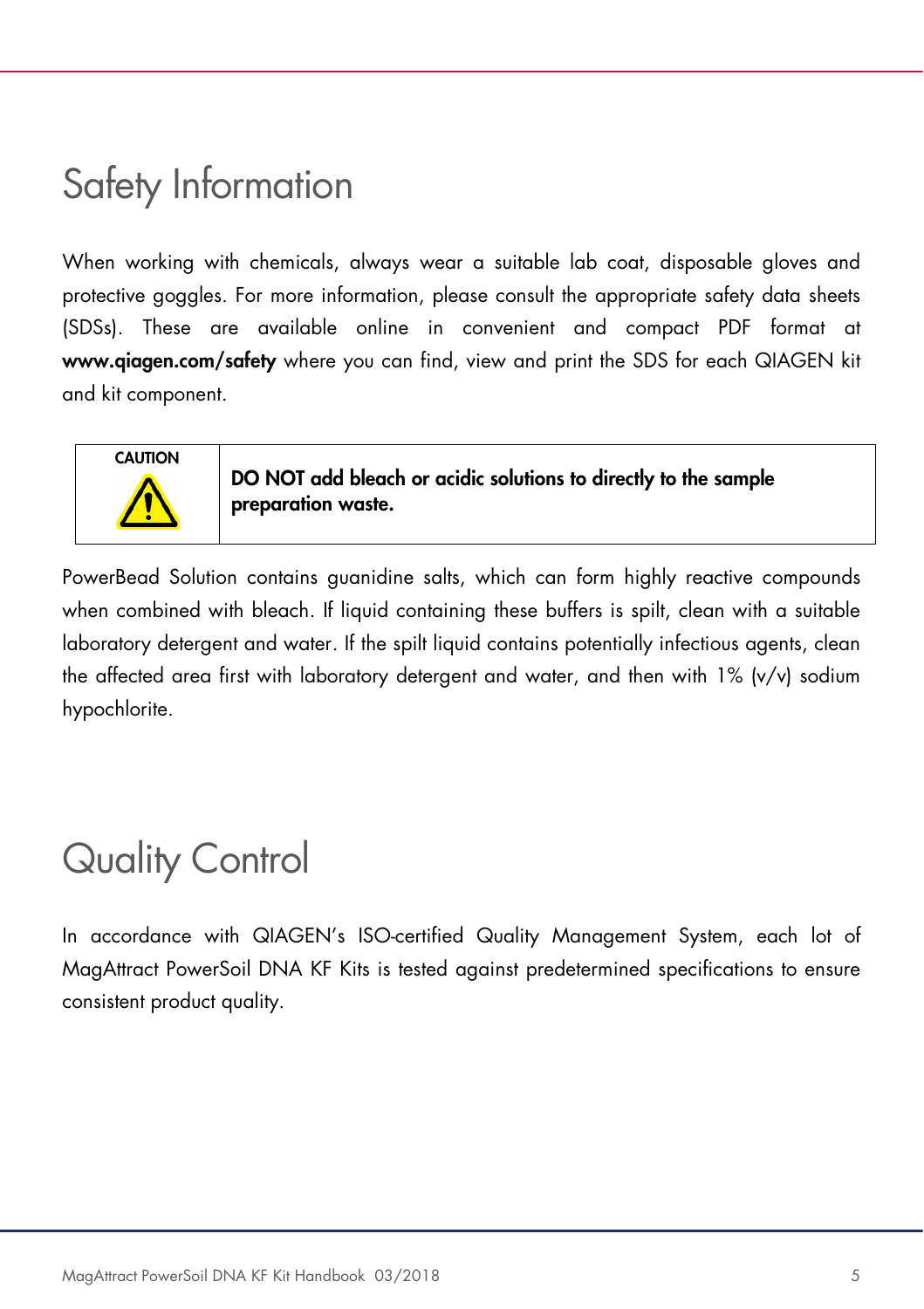#### Introduction

The MagAttract PowerSoil DNA KF Kit is optimized for use with the Thermo Scientific™ KingFisher® Flex and KingFisher Duo platforms.

The MagAttract PowerSoil DNA KF Kit can be used for automated isolation of microbial DNA from all types of soil as well as other environmental samples high in humic acids, like compost, sediment and manure. The kit can be used to process as many as 384 samples of up to 0.25 grams each. The method employs Inhibitor Removal Technology® (IRT) to remove PCR inhibitors released during the extraction process. Additionally, a novel, proprietary magnetic bead system is used to isolate nucleic acids from the IRT-treated lysate without binding residual contaminants. The result is inhibitor-free DNA that is ready to use in demanding downstream applications, including PCR, qPCR and next-generation sequencing (NGS).

#### Principle and procedure

Environmental samples are added to a 96 well bead beating plate for rapid and thorough homogenization. Cell lysis occurs by a combination of mechanical and chemical methods. Humic acids are removed using IRT. Prepared lysates are transferred to the KingFisher Flex or KingFisher Duo platforms where total genomic DNA is captured on specialized magnetic beads in the presence of buffers that avoid the use of chaotropic salts and ethanol. DNA is washed on the beads and then eluted using a 10 mM Tris (pH 8) buffer.

Quantification of DNA using PicoGreen® will yield values approximately 15% lower than the actual yield due to the presence of residual wash solution in the DNA. The wash solution does not inhibit PCR or interfere with NGS.

This kit requires the use of a specialized plate shaker to facilitate the bead beating process in the PowerBead DNA Plates. We recommend the TissueLyser II (cat. no. 85300) and Plate Adapter Sets (cat. no. 11990). Homogenization may also be performed in 2 ml bead tubes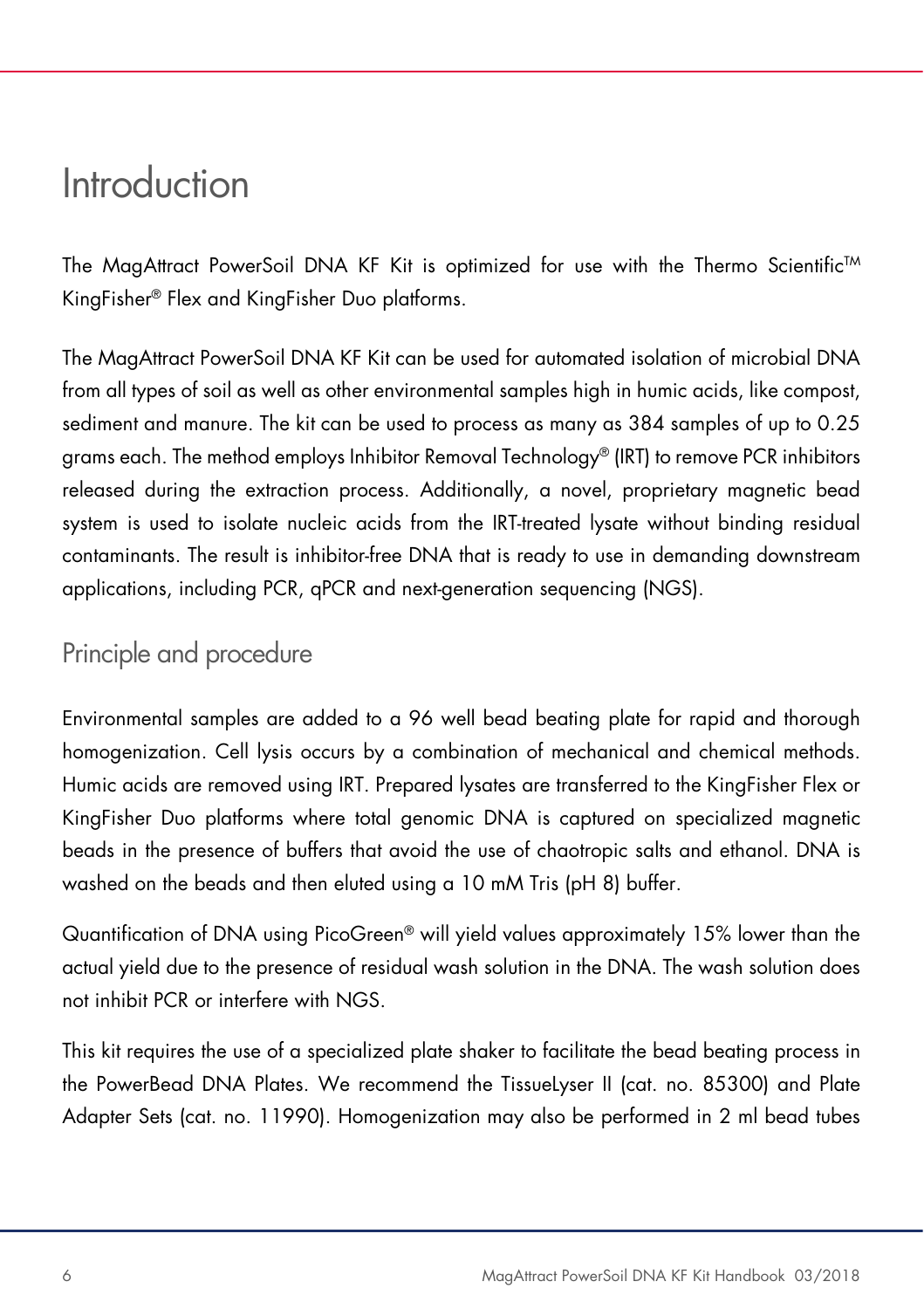using a Vortex Genie® 2 or a high-powered bead beater such as the PowerLyzer® 24 Homogenizer (cat. no. 13155).

The order of placement of components and reagents for the platform portion of the protocol will be described in the downloaded software specific to the KingFisher platform being used.

Other open platform robots may be used with this kit. However, you may need to contact your local field application scientist or the manufacturer of your robot for help in adapting this protocol to that system.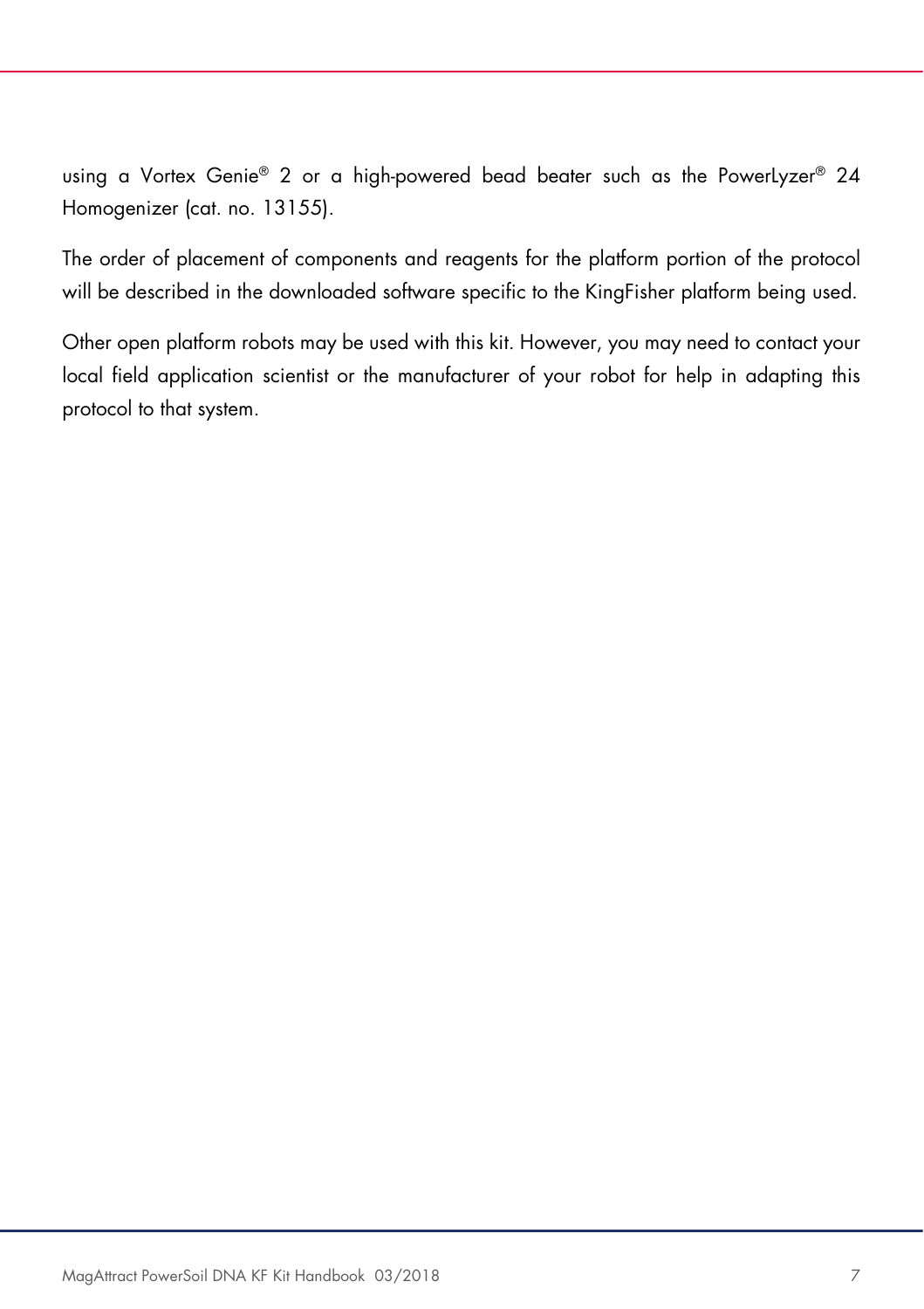

#### MagAttract PowerSoil DNA KF Kit Procedure

#### Figure 1. MagAttract PowerSoil DNA KF Kit procedure.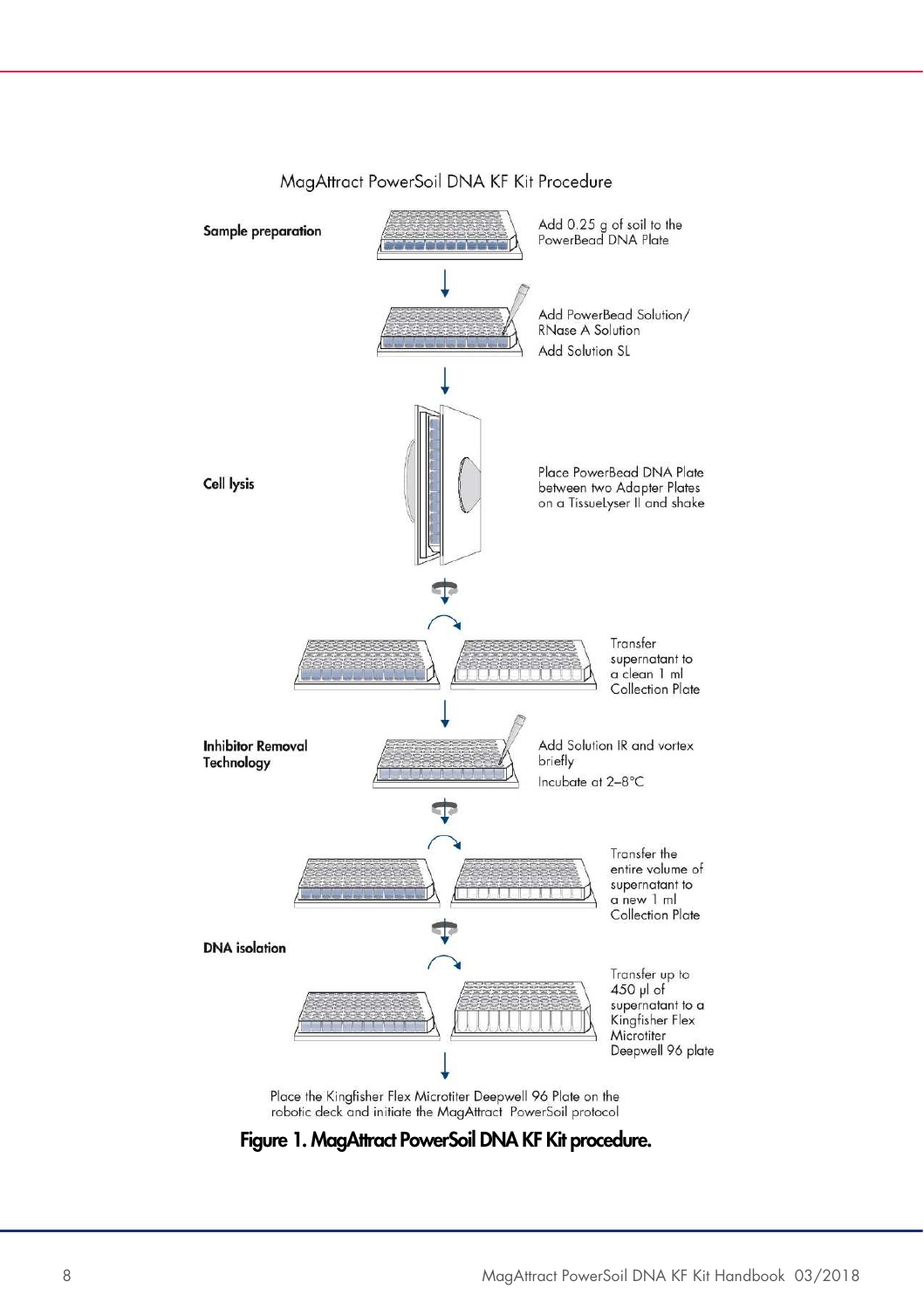# Equipment and Reagents to Be Supplied by User

When working with chemicals, always wear a suitable lab coat, disposable gloves and protective goggles. For more information, consult the appropriate safety data sheets (SDSs) available from the product supplier.

- Centrifuge capable of handling two 96 well blocks at 4500 x g **Note:** If you have a centrifuge with a maximum speed less than  $4500 \times g$ , refer to the Troubleshooting Guide.
- Multi-channel pipettors (100–850 μl) Note: The Kingfisher Duo applications require a 12-channel pipettor if multi-channel pipetting is desired when using that platform.
- Single-channel pipettors (5–1000 μl)
- For 96-well plates: Mechanical Shaker and Plate Adapter Sets (cat. nos. 11996 and 11990, respectively)
- Vortex-Genie 2 Vortex
- Optional: (for KingFisher Duo applications): Vortex Adapter for 24 (1.5–2 ml) tubes (cat. no. 13000-V1-24)
- Please contact your Thermo Fisher Scientific representative for specific KingFisher Flex and KingFisher Duo consumables.
- Multi-channel pipettor reagent reservoirs for 10–150 ml.
- Appropriate tips for multi-channel pipettors to be used in the lysate preparation steps. Note: These tips must fit in the round wells of the 1 ml blocks. Examples of appropriate tips are Thermo Scientific ART<sup>™</sup> (cat. no. 2179-HR), Eppendorf (cat. no. 0030077750) and Rainin™ (cat. no. RT-1000F).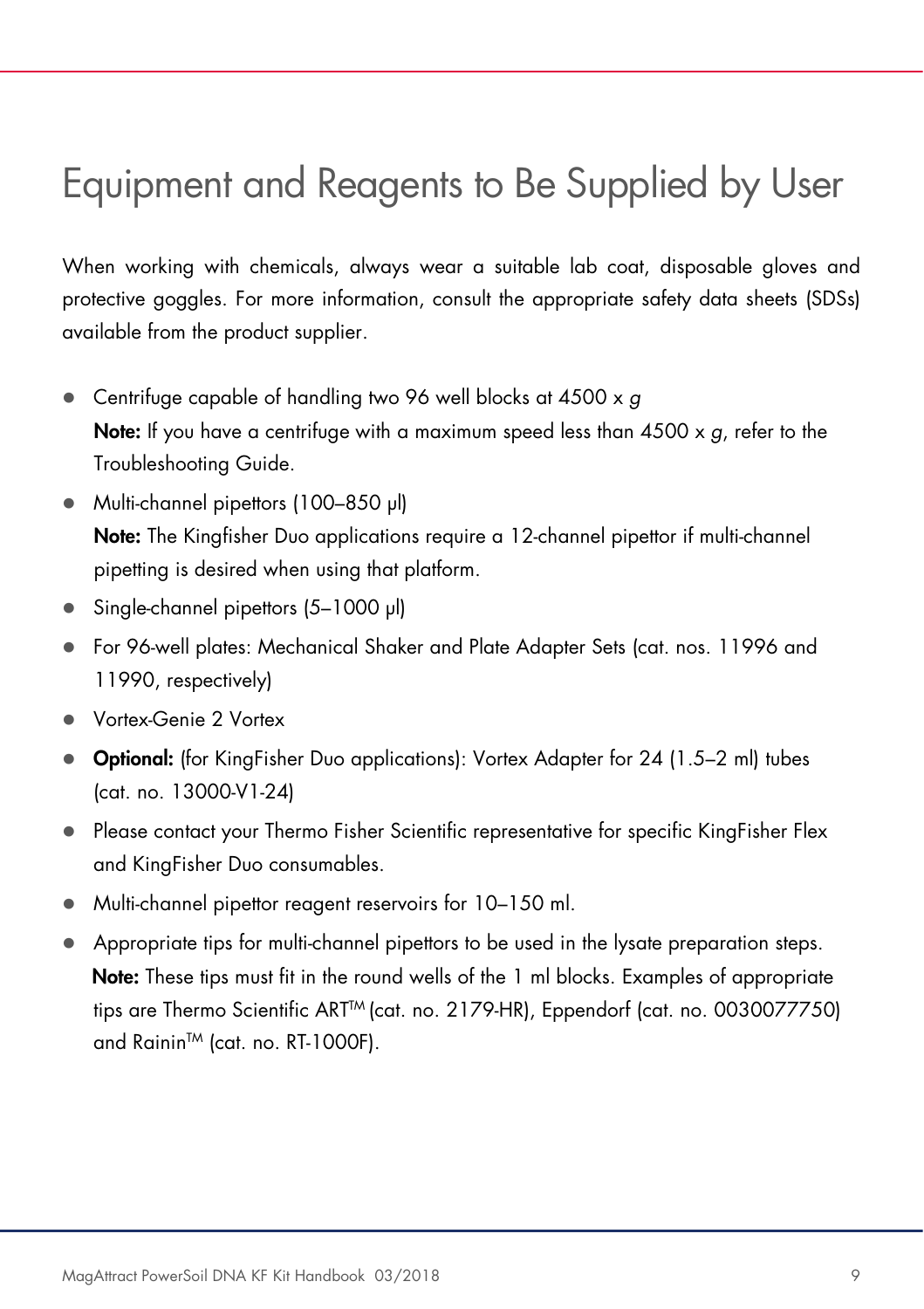## Protocol: KingFisher Flex

#### Important points before starting

- Before starting, add 400 µl of RNase A Solution to 75 ml of PowerMag Bead Solution for every 96-well plate you plan to process.
- If SL Solution has precipitated, heat at 60°C until precipitate dissolves.

#### Procedure

- 1. Carefully peel off the Square Well Mat that covers the PowerBead DNA Plate and set aside. Add 0.25 g of soil sample to each well of the PowerBead DNA Plate. Note: This is an appropriate stopping point. You can store the PowerBead DNA Plate at 2–8 °C covered with the Square Well Mat.
- 2. Add 750 µl of PowerBead Solution/RNase A Solution to each well of the plate.
- 3. Add 60 µl of SL Solution to each well. Secure the Square Well Mat tightly. Note: A proper seal of the mat is critical to prevent loss of sample and leakage.
- 4. Place the PowerBead DNA Plate with mat securely fastened between 2 Adapter Plates (cat. no. 11990) on a Plate Shaker or TissueLyser II (cat. no. 85300).
- 5. Shake at speed 20 Hz for 10 min. Re-orient plates so that the side that was closest to the machine body is now farthest from it and shake again at speed 20 Hz for 10 min.
- 6. Centrifuge the plate at room temperature for 6 min at  $4500 \times g$ .
- 7. Carefully remove and discard the Square Well Mat. Transfer supernatant to a clean 1 ml Collection Plate.

Note: The supernatant may still contain some soil particles.

8. Add 450 µl of Solution IR to each well. Apply Sealing Tape. Vortex horizontally for 5 s. Incubate at  $2-8^{\circ}$ C for 10 min. Centrifuge at room temperature for 6 min at 4500 x g. Note: You can skip the 10 min incubation. However, if you have already validated MagAttract PowerSoil extractions with this incubation, we recommend you retain this step.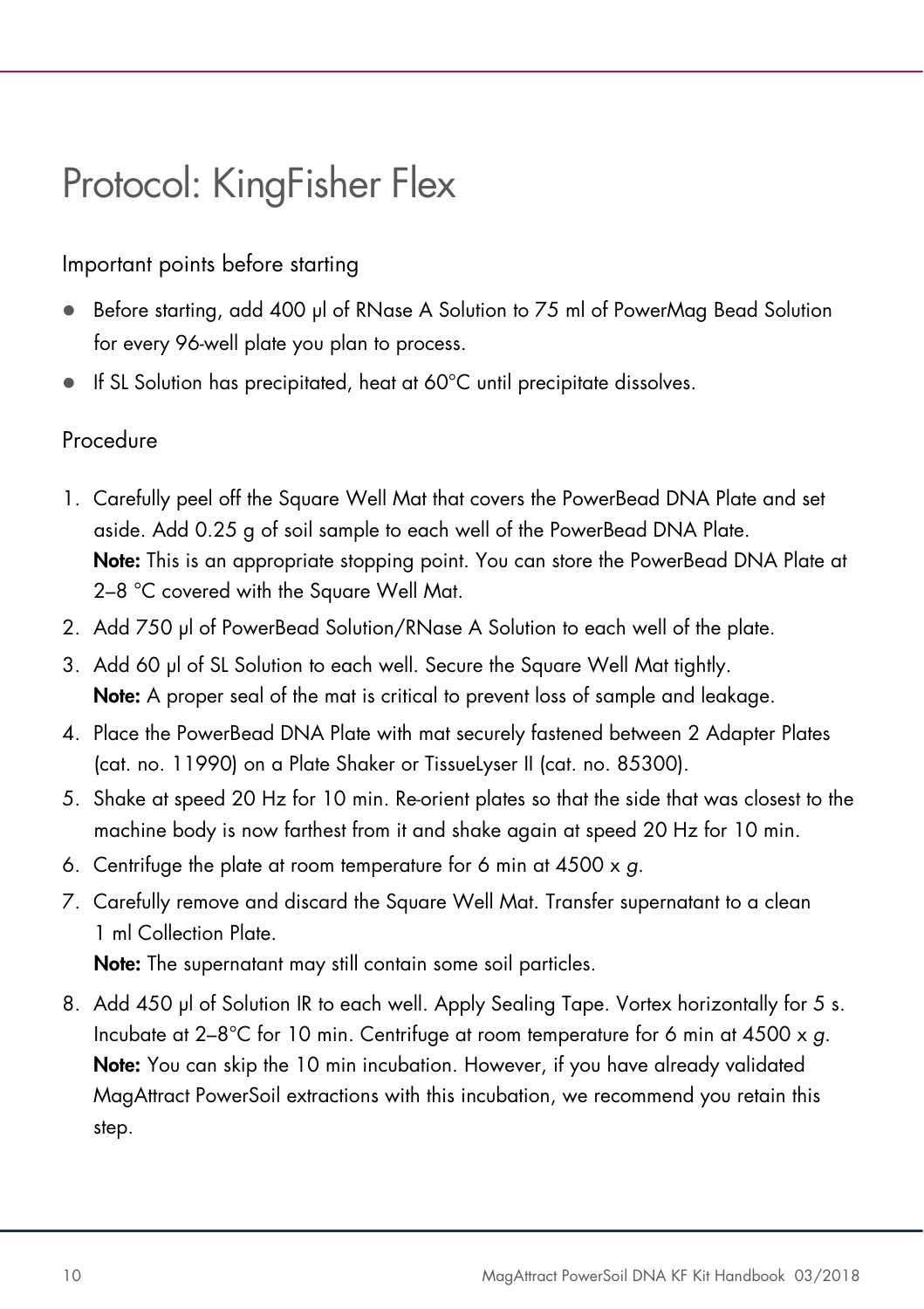- 9. Remove and discard Sealing Tape. Avoiding the pellet, transfer the entire volume of supernatant to a new 1 ml Collection Plate.
- 10. Apply Sealing Tape. Centrifuge at room temperature for 6 min at 4500 x g.
- 11. Taking care to avoid any residual pellet, transfer no more than 450 µl of supernatant from each well to a clean KingFisher Deep Well 96 Plate. Note: If you wish to use the remaining 400 µl of supernatant in each well, transfer to another KingFisher Deep Well 96 Plate and store at 2–8°C until they can be processed.
- 12. Resuspend ClearMag Beads by vortexing. For each 96-well plate to be processed, add 2 ml of the resuspended ClearMag Beads to 45 ml of ClearMag Binding Solution and mix well. Immediately transfer to a multi-channel pipette reservoir. Note: Maintain the ClearMag Beads in suspension to ensure uniform distribution.
- 13. Add 470 µl of the ClearMag Beads/ClearMag Binding Solution to each well containing lysate in a KingFisher Microtiter Deep Well 96 Plate.
- 14. Place the plate on the robotic deck at the specified location indicated in the program.
- 15. Add 500 µl of ClearMag Wash Solution to each well of three clean KingFisher Microtiter Deep Well 96 plates. Place on the robotic deck at the specified locations indicated in the program.
- 16. Add 100 µl of EB Solution to each well of a clean KingFisher 96 KF plate and place on the robotic deck at the specified location. Initiate the robotic program.
- 17. Upon completion of the robotic program, cover the wells of the KingFisher 96 KF plate with an appropriate storage seal. DNA is now ready for downstream applications.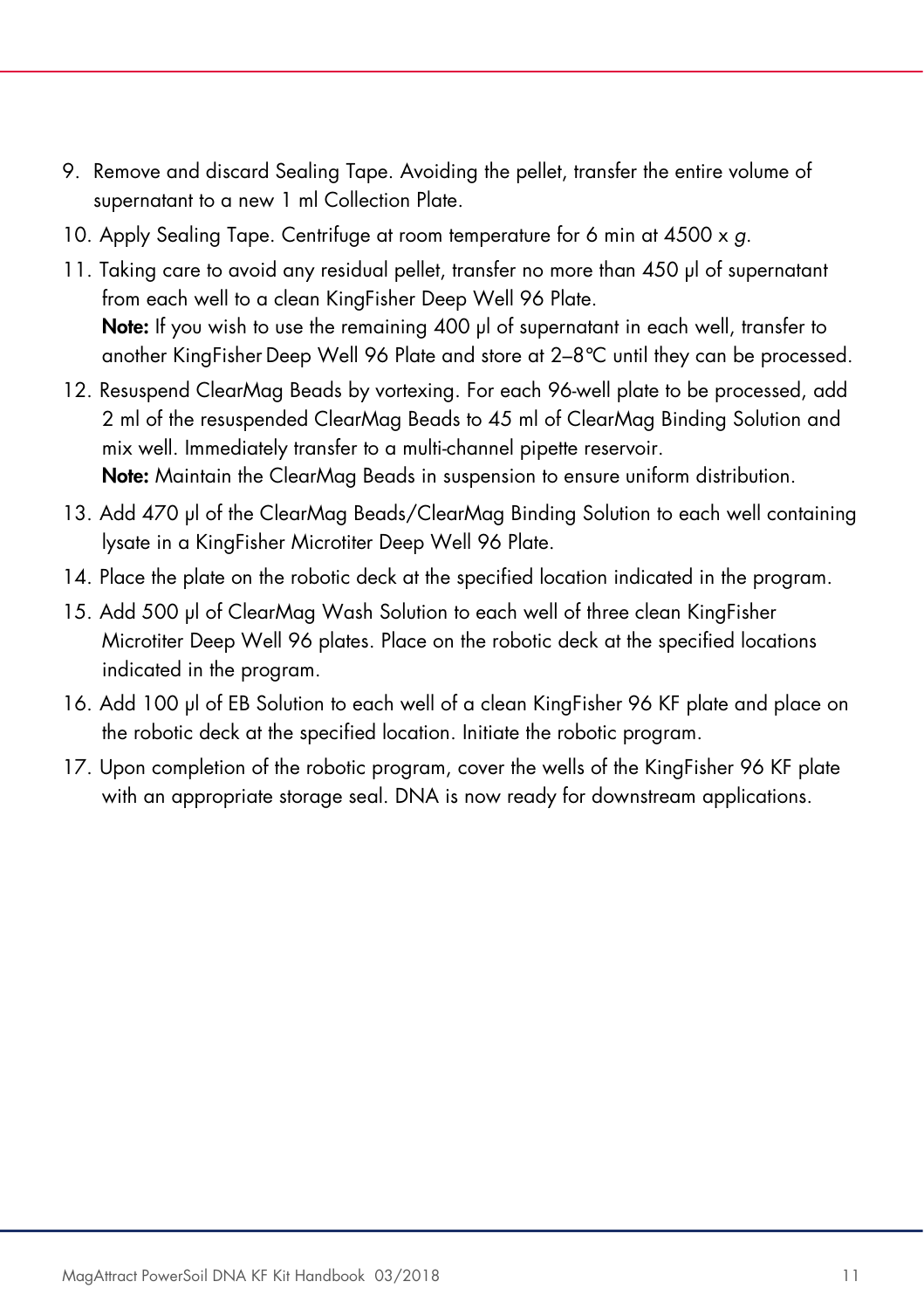### Protocol: KingFisher Duo

#### Important points before starting

- Before starting, add 400 µl of RNase A Solution to 75 ml of PowerMag Bead Solution for every 96-well plate you plan to process.
- If the SL Solution has precipitated, heat at 60°C until precipitate dissolves.

#### Procedure

- 1. Carefully peel off the Square Well Mat that covers the PowerMag Bead DNA Plate and set aside. Add 0.25 g of soil sample to each well of the PowerBead DNA Plate. Note: This is an appropriate stopping point. You can store the PowerBead DNA Plate at 4°C covered with the Square Well Mat.
- 2. Add 750 µl of PowerBead Solution/RNase A Solution to each well of the plate.
- 3. Add 60 µl of SL Solution to each well. Secure the Square Well Mat tightly. Note: A proper seal of the mat is critical to prevent loss of sample and leakage
- 4. Place the PowerBead DNA Plate with mat securely fastened between 2 adapter plates (cat. no. 11990) on a Plate Shaker or TissueLyser II (cat. no. 85300).
- 5. Shake at speed 20 Hz for 10 min. Re-orient plates so that the side that was closest to the machine body is now farthest from it and shake again at speed 20 Hz for 10 min.
- 6. Centrifuge the plate at room temperature for 6 min at  $4500 \times g$ .
- 7. Carefully remove and discard the Square Well Mat. Transfer supernatant to a clean 1 ml collection plate.

Note: The supernatant may still contain some soil particles.

8. Add 450 µl of IRT Solution to each well. Apply sealing tape. Vortex horizontally for 5 s. Incubate at  $2-8^{\circ}$ C for 10 min. Centrifuge at room temperature for 6 min at 4500 x g. **Note:** You can skip the 10 min incubation. However, if you have already validated the MagAttract PowerSoil extractions with this incubation, we recommend you retain this step.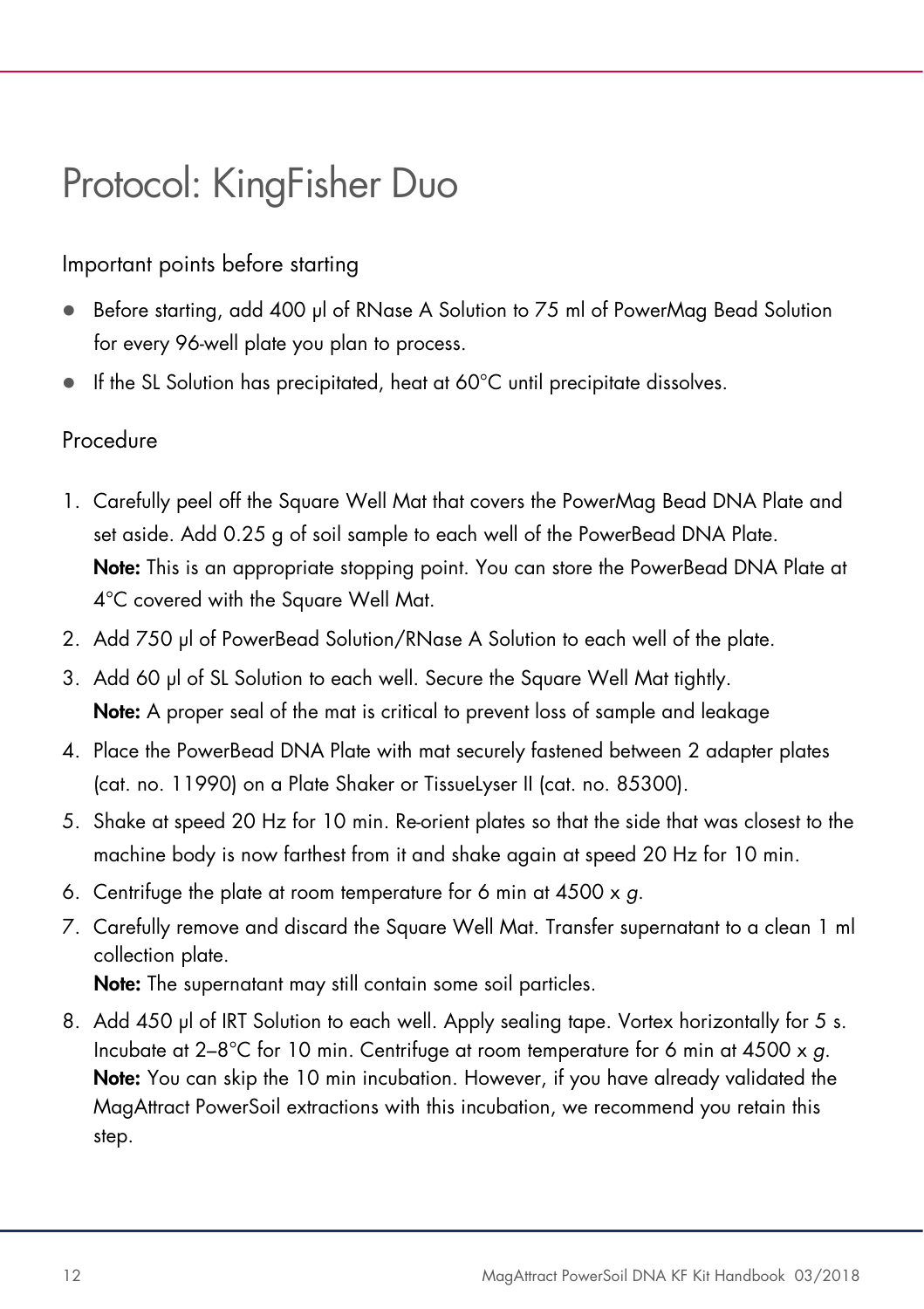- 9. Remove and discard sealing tape. Avoiding the pellet, transfer the entire volume of supernatant to a new collection plate.
- 10. Apply sealing tape. Centrifuge at room temperature for 6 min at  $4500 \times g$ .
- 11. Taking care to avoid any residual pellet, transfer no more than 450 µl of supernatant from each well to a clean KingFisher Deep Well 96 Plate. Note: If you wish to use the remaining 400 µl of supernatant in each well, transfer to another KingFisher Deep Well 96 Plate and store at 2–8°C until they can be processed.
- 12. Transfer lysate from up to 12 wells to the first long row (A) of a clean KingFisher Deep Well 96 Plate.
- 13. Add 450 µl of ClearMag Binding Solution to each well containing lysate in row A.
- 14. Resuspend ClearMag Beads by vortexing. Immediately add 20 µl of the resuspended ClearMag Beads to each well containing lysate/ClearMag Binding Solution mixture. Note: Maintain the ClearMag Beads in suspension to ensure uniform distribution.
- 15. Place a KingFisher Duo 12-tip comb into the second row (B) of the KingFisher Deep Well 96 Plate.
- 16. Add 500 µl of ClearMag Wash Solution to each well of the next three rows (C, D and E) of the KingFisher Deep Well 96 Plate and place on to the deck.
- 17. Add 100 µl of EB Solution to each well of a KingFisher Duo Elution Strip and place the strip on to the deck.
- 18. Initiate the KingFisher MO BIO PowerMag<sup>®</sup> Soil robotic program.
- 19. Upon completion of the robotic program, cover the wells of the KingFisher Duo Elution Strip with an appropriate storage seal. DNA is now ready for downstream applications.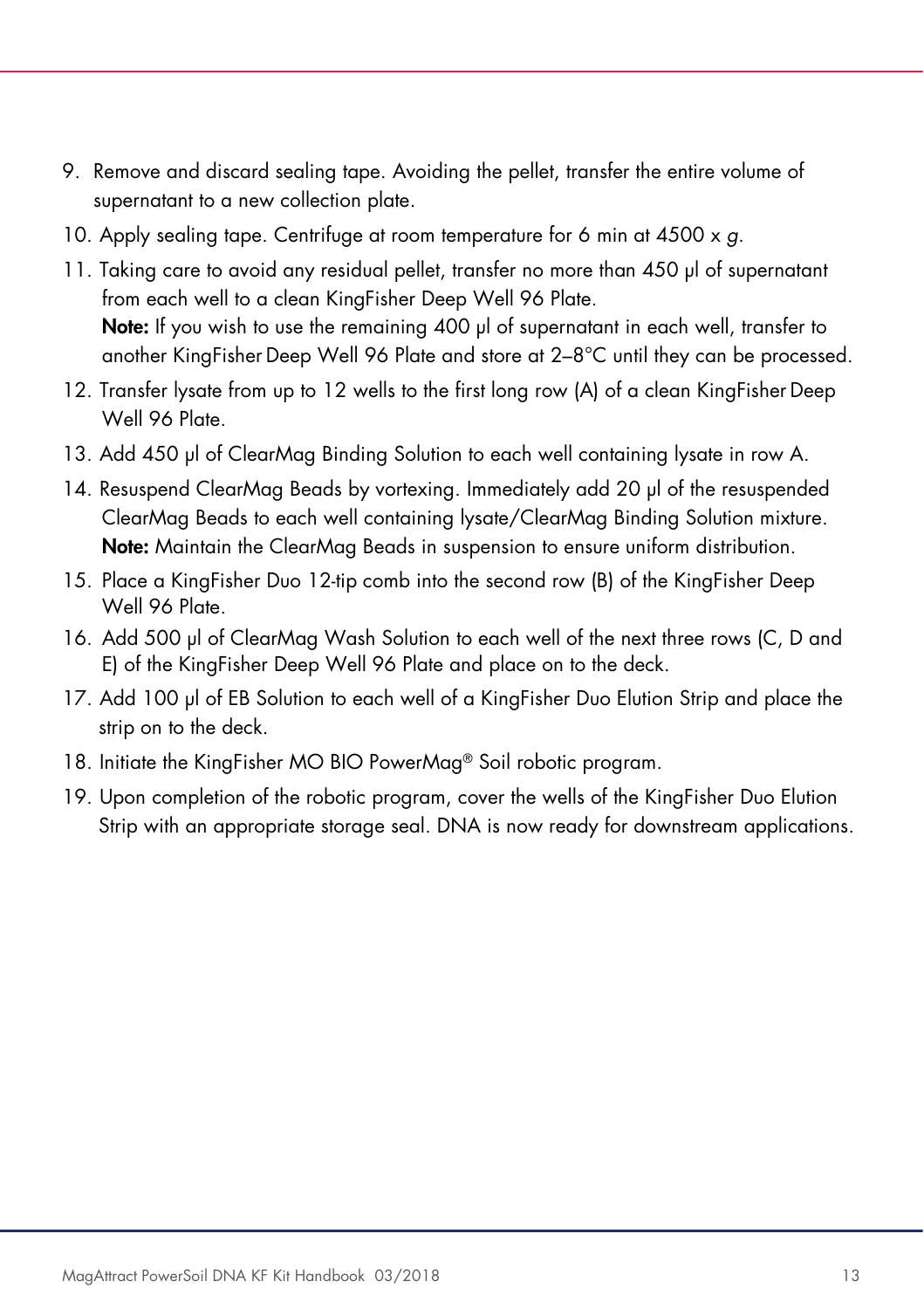### Troubleshooting Guide

This troubleshooting guide may be helpful in solving any problems that may arise. For more information, see also the Frequently Asked Questions page at our Technical Support Center: www.qiagen.com/FAQ/FAQList.aspx. The scientists in QIAGEN Technical Services are always happy to answer any questions you may have about either the information and/or protocols in this handbook or sample and assay technologies (for contact information, visit www.qiagen.com).

|     |                                                                         | <b>Comments and suggestions</b>                                                                                                                                                                                                                                                             |  |  |
|-----|-------------------------------------------------------------------------|---------------------------------------------------------------------------------------------------------------------------------------------------------------------------------------------------------------------------------------------------------------------------------------------|--|--|
|     | Soil processing                                                         |                                                                                                                                                                                                                                                                                             |  |  |
| a)  | Amount of soil to process                                               | The MagAttract PowerSoil DNA KF Kit is designed to process 0.25 g of soil.<br>For efficient 96 well homogenization, we do not recommend increasing the<br>amount of soil processed.                                                                                                         |  |  |
| b)  | Soil sample is high in<br>water content                                 | Weigh the slurry and dispense into wells. We suggest restricting the starting<br>weight of the slurry to 0.25 g. Increasing the amount of slurry used will<br>increase volumes of subsequent steps.                                                                                         |  |  |
| c)  | Using a centrifuge with a<br>maximum speed less than<br>$4500 \times g$ | Multiply the protocol time and speed to determine the total force required (x<br>g). Divide this total by the maximum speed of your centrifuge (round up if<br>necessary). This will be the number of minutes your centrifuge will need to run<br>to achieve the appropriate overall force. |  |  |
|     |                                                                         | <b>Example:</b> 10 min at 4500 x $q = 45,000$ .                                                                                                                                                                                                                                             |  |  |
|     |                                                                         | If your centrifuge has a maximum speed of $2500 \times g$ , divide $45,000$ by<br>$2500 = 18$ min of centrifugation.                                                                                                                                                                        |  |  |
| DNA |                                                                         |                                                                                                                                                                                                                                                                                             |  |  |
| a)  | DNA does not amplify                                                    | Make sure to check DNA yields by gel electrophoresis or spectrophotometer<br>reading. An excess amount of DNA will inhibit a PCR reaction.                                                                                                                                                  |  |  |
|     |                                                                         | Diluting the template DNA should not be necessary with DNA isolated using<br>the MagAttract PowerSoil DNA KF Kit; however, it should still be attempted.                                                                                                                                    |  |  |
|     |                                                                         | If DNA will still not amplify after trying the steps above, then PCR optimization<br>(changing reaction conditions and primer choice) may be needed.                                                                                                                                        |  |  |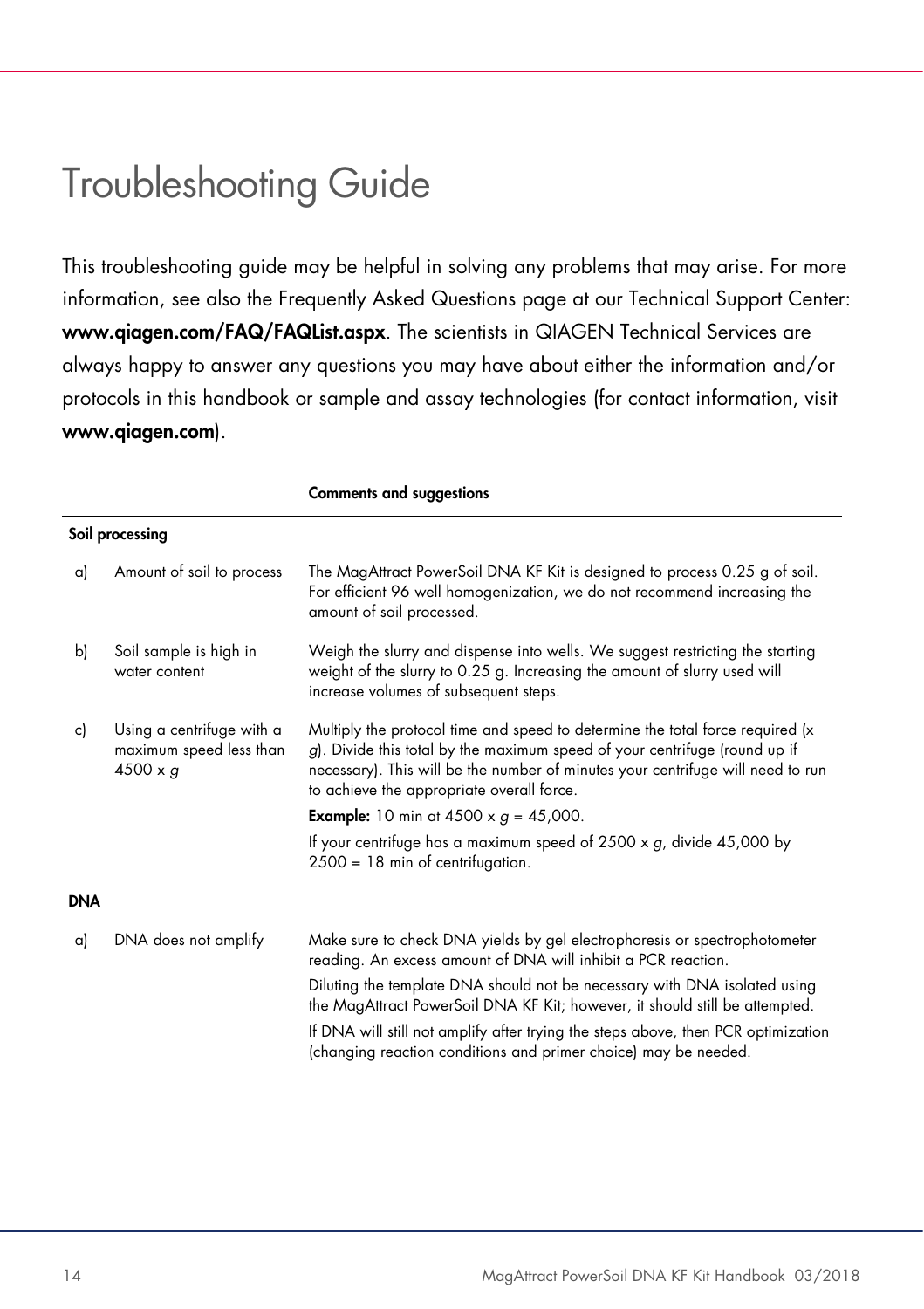#### Comments and suggestions

| b) | Concentrating eluted<br><b>DNA</b>          | The final volume of eluted DNA will be 100 µl. The DNA may be<br>concentrated by adding 5 µl of 5 M NaCl and inverting 3-5 times to mix.<br>Next, add 200 µl of 100% cold ethanol and invert 3-5 times to mix. Incubate<br>at $-15$ to $-30^{\circ}$ C for at least 10 min to overnight. Centrifuge at 10,000 x g<br>for 5 min at room temperature. Decant all liquid and wash the DNA pellet<br>with cold 70% ethanol. Centrifuge at 10,000 $\times$ g for 10 min to pellet the<br>DNA. Remove residual ethanol in a speed vac, a dessicator or air dry.<br>Resuspend precipitated DNA in sterile water or sterile 10 mM Tris.<br><b>Note:</b> This procedure must be done individually; eluted samples must be<br>transferred to microcentrifuge tubes. |  |  |  |
|----|---------------------------------------------|-----------------------------------------------------------------------------------------------------------------------------------------------------------------------------------------------------------------------------------------------------------------------------------------------------------------------------------------------------------------------------------------------------------------------------------------------------------------------------------------------------------------------------------------------------------------------------------------------------------------------------------------------------------------------------------------------------------------------------------------------------------|--|--|--|
| c) | Storing DNA                                 | DNA is eluted in EB Solution (10 mM Tris) and must be stored at -15 to<br>-30°C or -65 to -90°C to prevent degradation. DNA can be eluted in TE<br>without loss, but the EDTA may inhibit downstream reactions such as PCR and<br>automated sequencing. DNA may also be eluted with sterile DNA-free PCR<br>grade water (cat. no. 17000-10). DNA that has been eluted with sterile<br>water should be stored at -65°C to -90°C. Prolonged storage in the<br>microplates at 2-8°C will result in the loss of liquid due to evaporation.                                                                                                                                                                                                                    |  |  |  |
|    | Alternative lysis methods                   |                                                                                                                                                                                                                                                                                                                                                                                                                                                                                                                                                                                                                                                                                                                                                           |  |  |  |
| a) | Difficult to lyse cells                     | After adding SL Solution, incubate at 70°C for 10 min. After the incubation,<br>proceed with the mechanical lysis step using the Plate Shaker (Step 4).                                                                                                                                                                                                                                                                                                                                                                                                                                                                                                                                                                                                   |  |  |  |
| b) | Enhancing lysis using<br>freeze-thaw cycles | Add samples to the PowerBead DNA Plate and maintain at -15 to<br>-30°C or -65 to -90°C until the samples are completely frozen. Immediately<br>float the PowerBead DNA Plate in a 65°C water bath. Repeat the freeze-thaw<br>a second time and proceed with the addition of SL Solution.                                                                                                                                                                                                                                                                                                                                                                                                                                                                  |  |  |  |
|    |                                             | Optional: After the second freeze-thaw, SL Solution can be added along with<br>Proteinase K Solution (cat. no. 1222-2) to improve lysis efficiency for some<br>organisms.                                                                                                                                                                                                                                                                                                                                                                                                                                                                                                                                                                                 |  |  |  |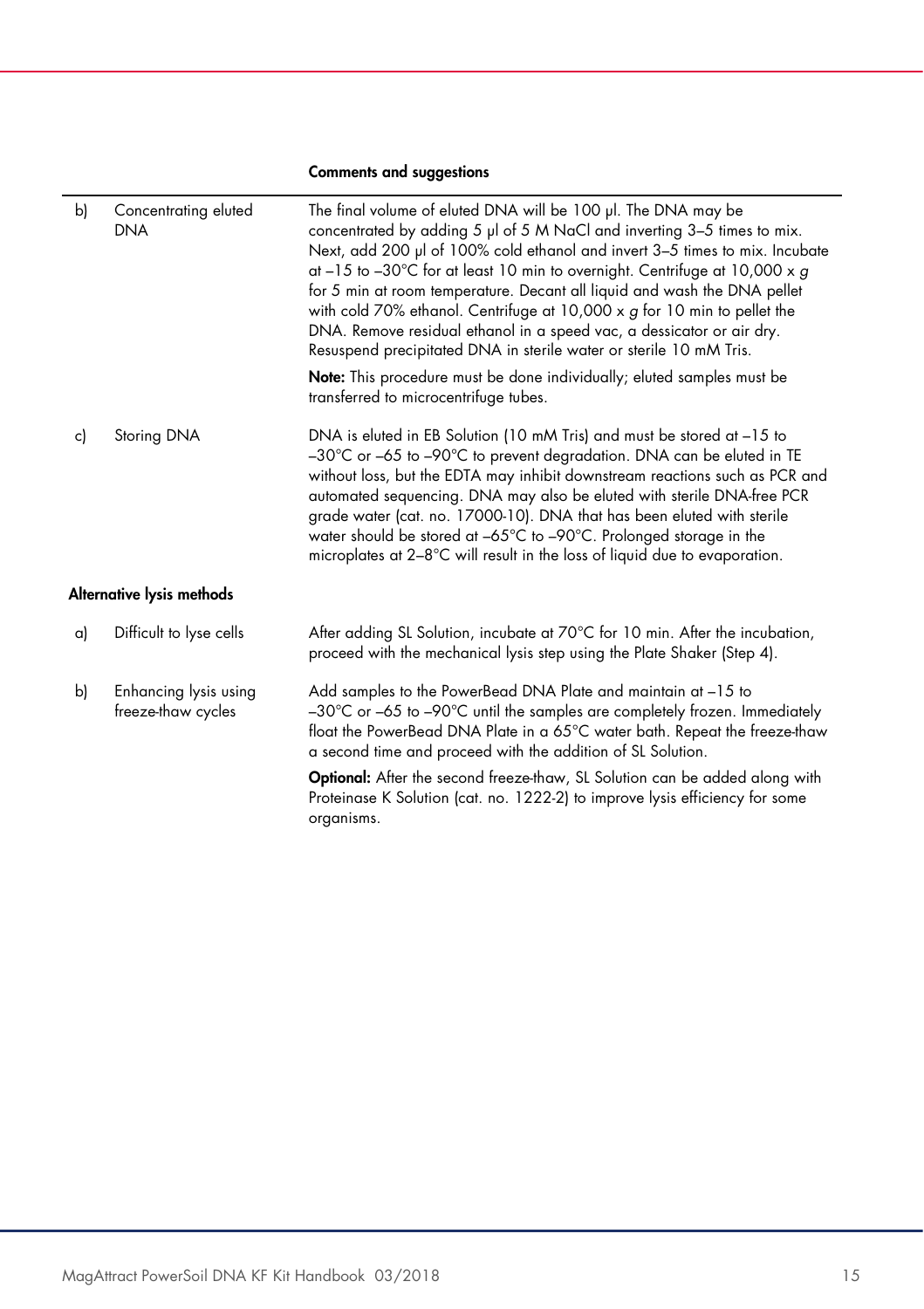# Ordering Information

| Product                                                                 | <b>Contents</b>                                                                                                                                   | Cat. no.   |
|-------------------------------------------------------------------------|---------------------------------------------------------------------------------------------------------------------------------------------------|------------|
| MagAttract PowerSoil DNA KF<br>Kit (384)                                | For 384 preps: Hands-free isolation<br>of DNA from soil using automated<br>processing and liquid handling<br>systems                              | 27000-4-KF |
| <b>Related products</b>                                                 |                                                                                                                                                   |            |
| MagAttract PowerSoil DNA EP<br>Kit (384)                                | For 384 preps: Hands-free isolation<br>of DNA from soil using automated<br>processing and liquid handling<br>systems                              | 27100-4-EP |
| MagAttract Microbial DNA Kit<br>(384)                                   | For 384 preps: Automated isolation<br>of DNA from microbial and food<br>cultures using automated processing<br>and liquid handling systems        | 27200-4    |
| MagAttract PowerMicrobiome<br>DNA/RNA KF Kit (384)                      | For 384 preps: Hands-free isolation<br>of nucleic acids from stool and gut<br>material using an automated<br>processing or liquid handling system | 27600-4-EP |
| MagAttract PowerClean® DNA<br>Kit (384)                                 | For 384 preps: Automated removal of<br>PCR inhibitors from previously purified<br>DNA using magnetic bead<br>technology                           | 27900-4-KF |
| PowerLyzer 24 Bench Top<br><b>Bead-Based Homogenizer</b><br>(110/220 V) | For the most efficient and complete<br>lysis and homogenization of any<br>biological sample                                                       | 13155      |
| TissueLyser II                                                          | For medium- to high-throughput<br>sample disruption for molecular<br>analysis                                                                     | 85300      |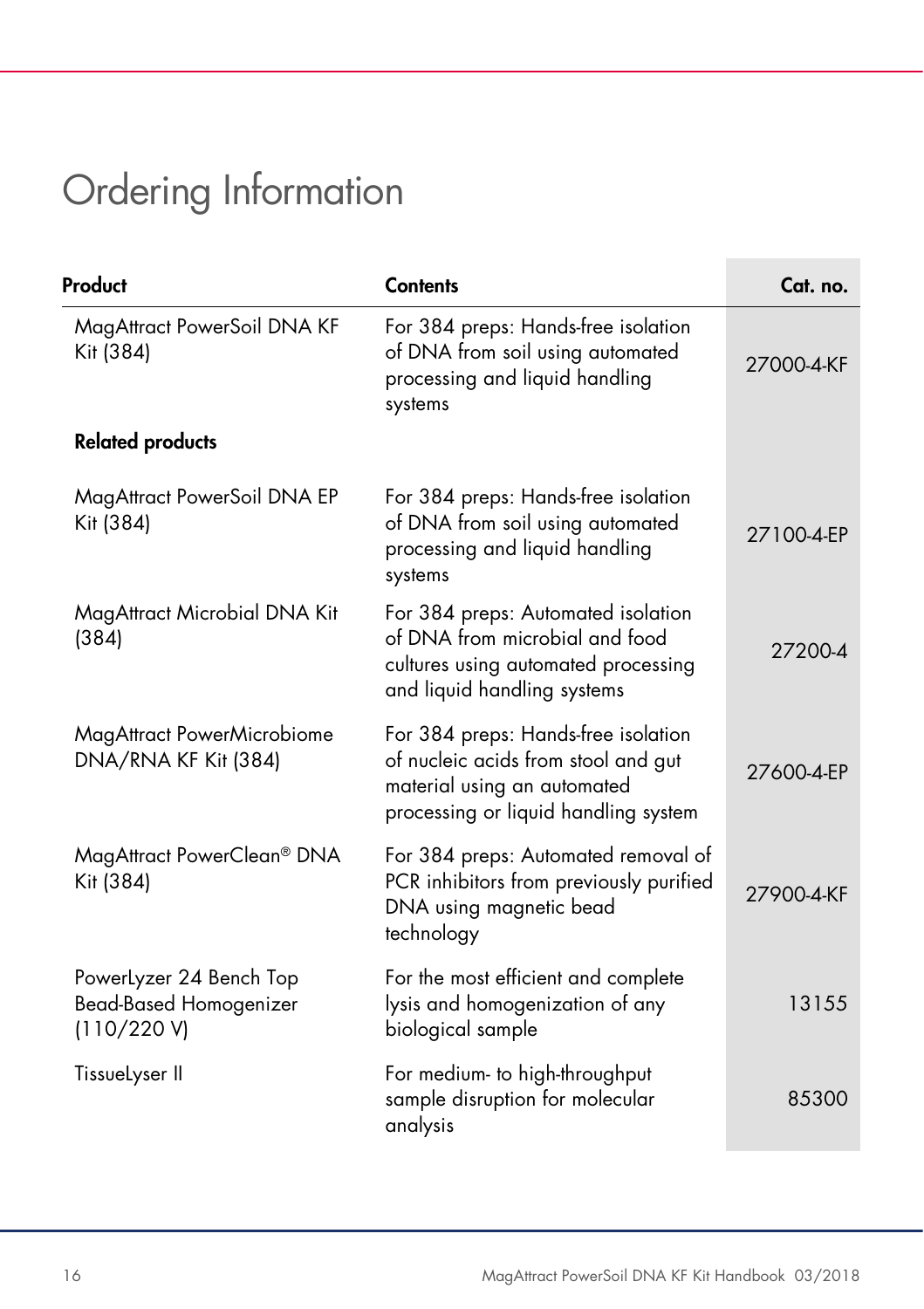| Product           | <b>Contents</b>                                                                                  | Cat. no. |
|-------------------|--------------------------------------------------------------------------------------------------|----------|
| Plate Adapter Set | Set of four adapters required to<br>assemble two 96-well plates onto<br>the 96 Well Plate Shaker | 11990    |

For up-to-date licensing information and product-specific disclaimers, see the respective QIAGEN kit handbook or user manual. QIAGEN kit handbooks and user manuals are available at www.qiagen.com or can be requested from QIAGEN Technical Services or your local distributor.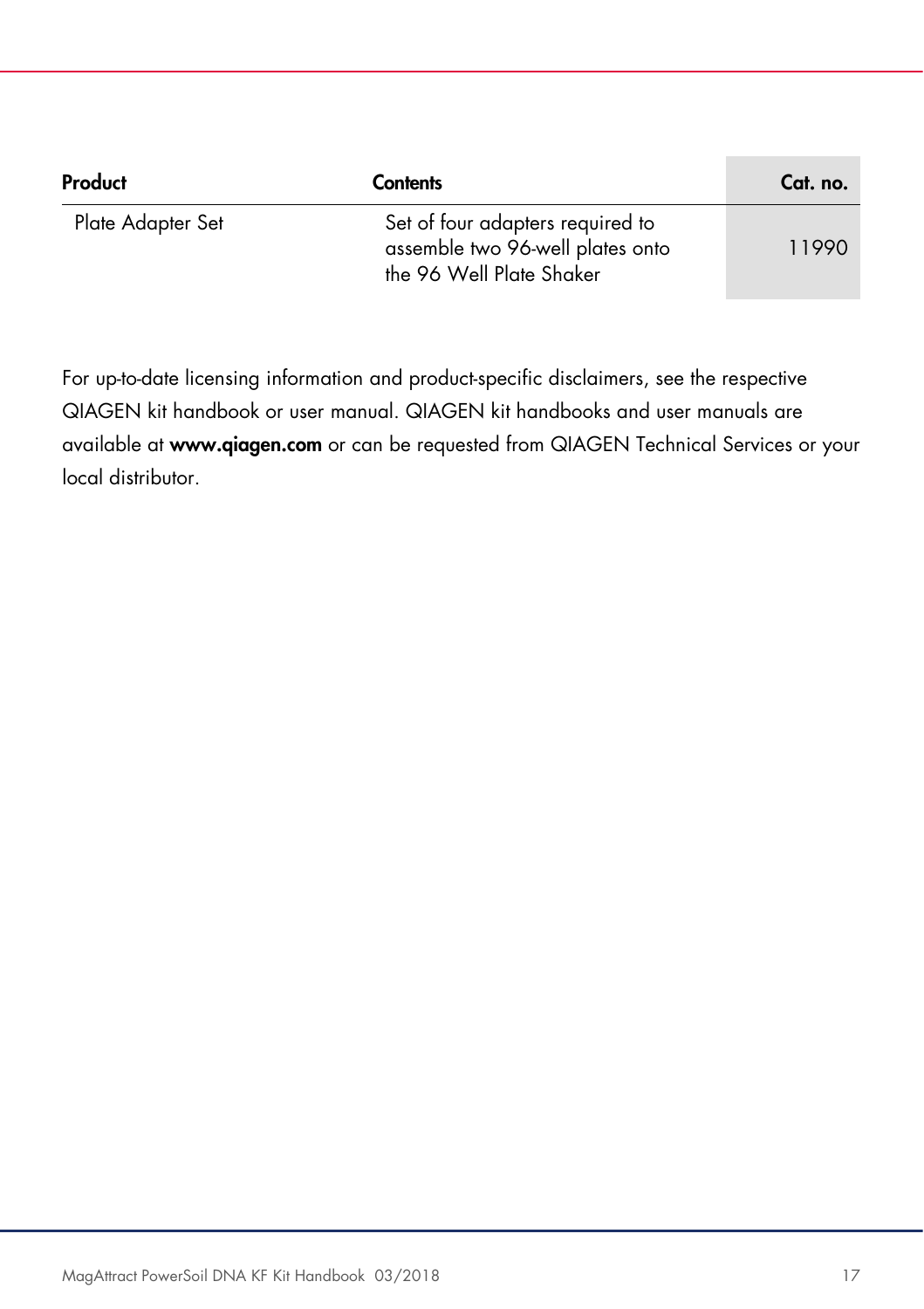**Notes**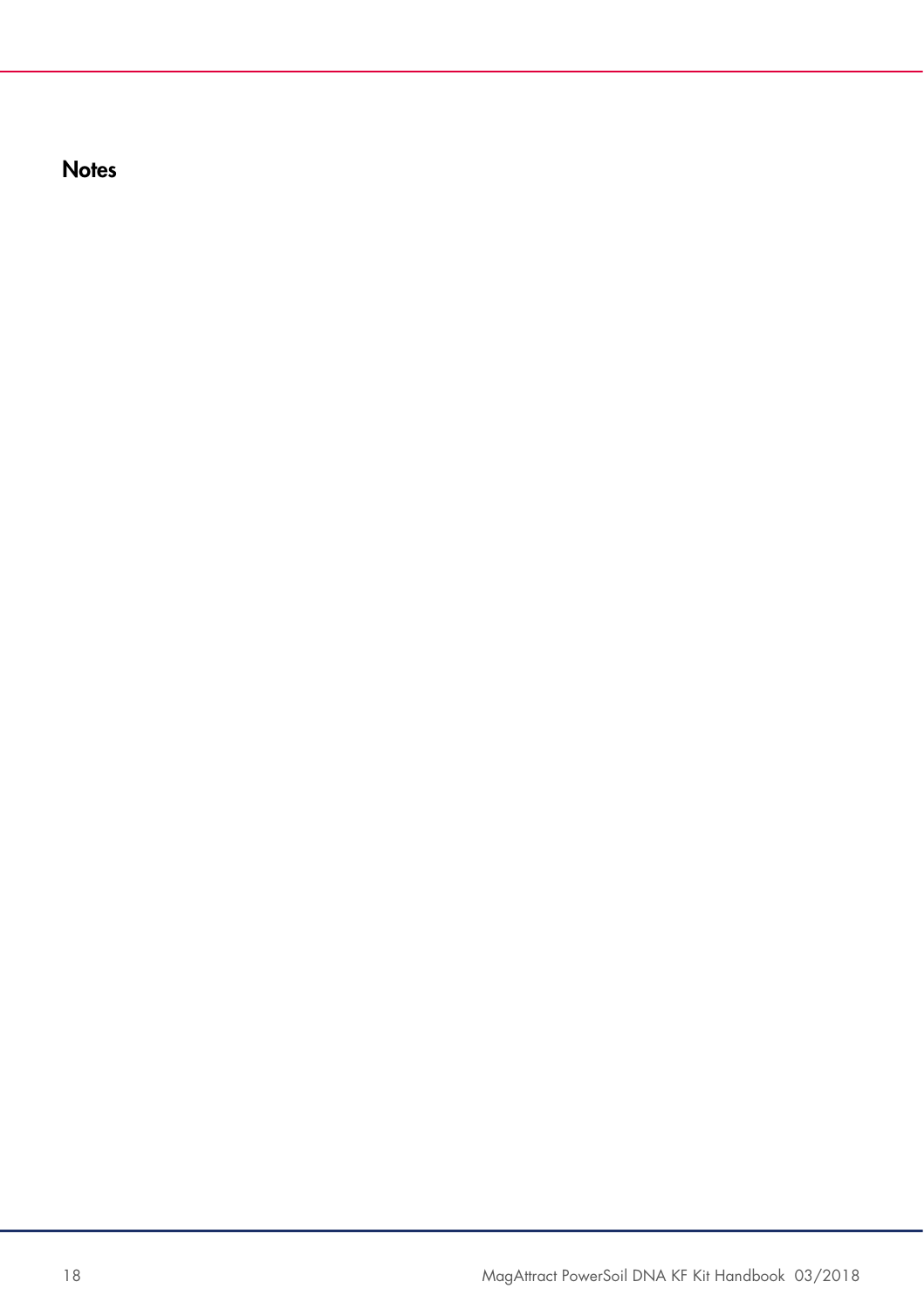Trademarks: QIAGEN®, Sample to Insight®, ClearMag®, Inhibitor Removal Technology®, MagAttract®, PowerClean®, PowerLyzer®, PowerMag®, PowerMicrobiome®, PowerSoil® (QIAGEN Group); Rainin™ (Rainin LLC); Vortex-Genie® (Scientific Industries); ART™, KingFisher™, PicoGreen®, Thermo Scientific™ (Thermo Fisher Scientific, Inc.). Registered names, trademarks, etc. used in this document, even when not specifically marked as such, may still be legally protected.

#### Limited License Agreement for MagAttract PowerSoil DNA KF Kit

Use of this product signifies the agreement of any purchaser or user of the product to the following terms:

- 1. The product may be used solely in accordance with the protocols provided with the product and this handbook and for use with components contained in the kit only. QIAGEN grants no license under any of its intellectual property to use or incorporate the enclosed components of this kit with any components not included within this kit except as described in the protocols provided with the product, this handbook, and additional protocols available at www.qiagen.com. Some of these additional protocols have been provided by QIAGEN users for QIAGEN users. These protocols have not been thoroughly tested or optimized by QIAGEN. QIAGEN neither guarantees them nor warrants that they do not infringe the rights of third-parties.
- 2. Other than expressly stated licenses, QIAGEN makes no warranty that this kit and/or its use(s) do not infringe the rights of third-parties.
- 3. This kit and its components are licensed for one-time use and may not be reused, refurbished, or resold.
- 4. QIAGEN specifically disclaims any other licenses, expressed or implied other than those expressly stated.
- 5. The purchaser and user of the kit agree not to take or permit anyone else to take any steps that could lead to or facilitate any acts prohibited above. QIAGEN may enforce the prohibitions of this Limited License Agreement in any Court, and shall recover all its investigative and Court costs, including attorney fees, in any action to enforce this Limited License Agreement or any of its intellectual property rights relating to the kit and/or its components.

For updated license terms, see www.qiagen.com.

HB-2310-001 © 2018 QIAGEN, all rights reserved.